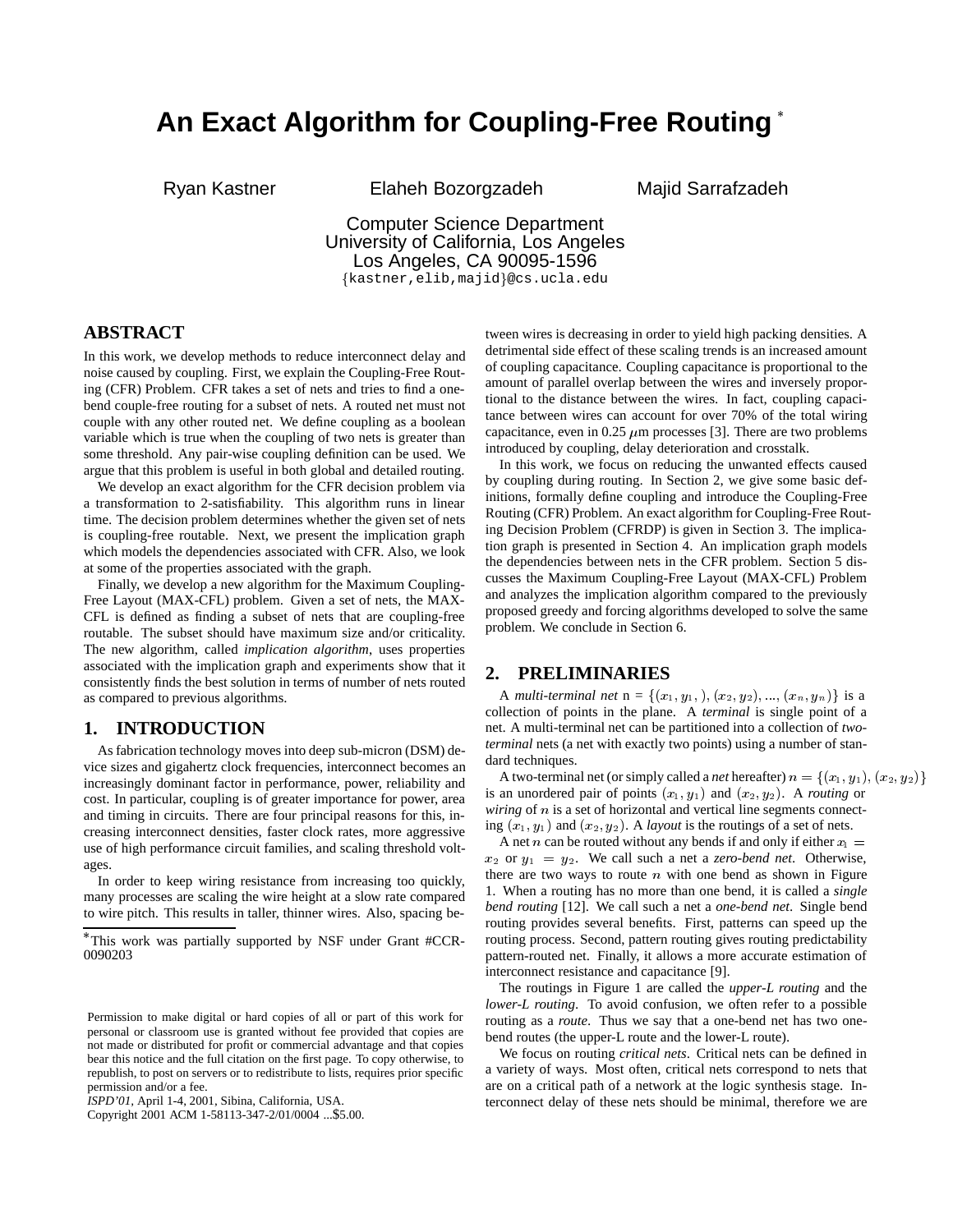

**Figure 1: a) Upper-L routings b) Lower-L routings**

interested in a single bend routing. A single bend routing is not only the shortest possible route between the two terminals, it also introduces only one via. Since vias further increase the wire capacitance and resistance, it is beneficial to keep them at a minimum. Also, vias negatively affect the routability of the circuit [1].

#### **2.1 Coupling**

The coupling capacitance  $C_C$  between two wires i and j can be represented as follows:

$$
C_C(i,j) = \frac{f_{ij} \cdot l_{ij}}{d_{ij}} \frac{1}{1 - \frac{w_i + w_j}{2d_{ij}}}
$$
(1)

where  $w_i$  and  $w_j$  are the sizes of wires i and j  $(w_i, w_j > 0)$ ,  $f_{ij}$ is the unit length fringing capacitance between wires i and j,  $l_{ij}$  is the overlap length of wires i and j and  $d_{ij}$  is the distance from the center line of wire  $i$  to the center of wire  $j$  (see Figure 2).

We are trying to minimize the coupling. During routing, we can control  $l_{ij}$ ,  $d_{ij}$ ,  $w_i$  and  $w_j$ . By avoiding overlap between two wires,  $l_{ij}$  can be minimized. In other words, we do not want adjacent wires to run in parallel for long distances. We assume that  $w_i$ ,  $w_j$ ,  $l_{ij}$  are fixed; we do not consider wire sizing and spacing in our algorithm. However, this can be done as a post-processing step using a number of techniques (see [5] for a comprehensive survey and tutorial).



**Figure 2: a) Physical coupling capacitance between two wires b) The wires modeled by resistors and capacitors**

#### **2.2 Coupling-Free Routing**

Every route consists of horizontal and/or vertical line segments. We say two wires *couple* if the line segments forming them are closer than  $d$  units for more than  $l$  units. Any other definition of coupling between two routes can be used, as long as it is boolean e.g. there is a threshold value where they go from non-coupled to coupled.

The algorithms<sup>1</sup> and formulations presented in this paper will remain unchanged no matter what pair-wise coupling definition is used.

For a given set of nets  $S = \{N_i = \{(x_{1i}, y_{1i}), (x_{2i}, y_{2i})\} \mid 1 \leq$  $i \leq n$ , a (single bend) layout of S is coupling-free if there are no two routes couple. Examples of coupled and non-coupled layouts are given in Figure 3. Given a set of two-terminal nets, the problem of obtaining a coupling-free routing of nets is called the *coupling-free routing problem* (CFR problem) [10].



**Figure 3: a) Coupling-free routings b) Non-coupling-free routings**

As VLSI fabrication technology progresses, more routing layers become available. Therefore, we can afford to set aside *preferred layers* for critical nets. A preferred layer usually has a lower wiring resistance due to position of the layer and width of the wires on that layer. Power, ground and clock nets are already routed on preferred layers. We propose using the preferred layers for routing critical nets. Critical nets are allotted very little slack in order to meet timing constraints. Since interconnect is becoming a dominant factor in delay of a circuit and coupling plays are large role in interconnect delay, these nets should routed in order to minimize coupling and wirelength. Therefore, we can use notion of coupling-free routing to provide a detailed routing for the critical nets. Since the nets are routed with at most one bend, they have minimum wirelength. In addition, coupling-free routing minimizes the coupling of the routed nets. Combining these two factors, we have a routing of the critical nets with minimal interconnect delay. After we have a couplingfree layout, non-critical nets can be routed on the preferred layers to maximize routing resources.

Many single-layer routing algorithms have been suggested. Liao *et. al* [7] propose density routing or maze routing to perform this task. A more recent paper by Lin and Ro [13] improves on the work by Liao *et. al*. They employ a two step process. First, they find a planar set of single-bend nets. Then, they use a method based on rubber-band equivalent to find a routing for the remaining nets. CFR can easily be incorporated into the first stage of Lin and Ro's algorithm to obtain a planar layout that is coupling-free.

Generally, coupling at the global routing stage is hard to determine. A global route is not exact. Therefore, a net could possibly couple with every net that is routed in the same global bin. But, the net will only couple with its two neighbors<sup>2</sup>. Ultimately, track assignment (which can be done at the global or detailed routing stage) determines the coupling. Additionally, the detailed router will often make local changes which can affect the coupling of nets. But, the detailed router can only make local changes, therefore considering coupling at the global stage, even if it is not exact, is beneficial as it

<sup>&</sup>lt;sup>1</sup>The complexities of the algorithms may increase due to additional computations added by calculating the coupling.

<sup>&</sup>lt;sup>2</sup>Theoretically, a net couples with every net on the chip. But, the neighboring nets act as a shield which makes the coupling capacitance seen by the other nets minimal.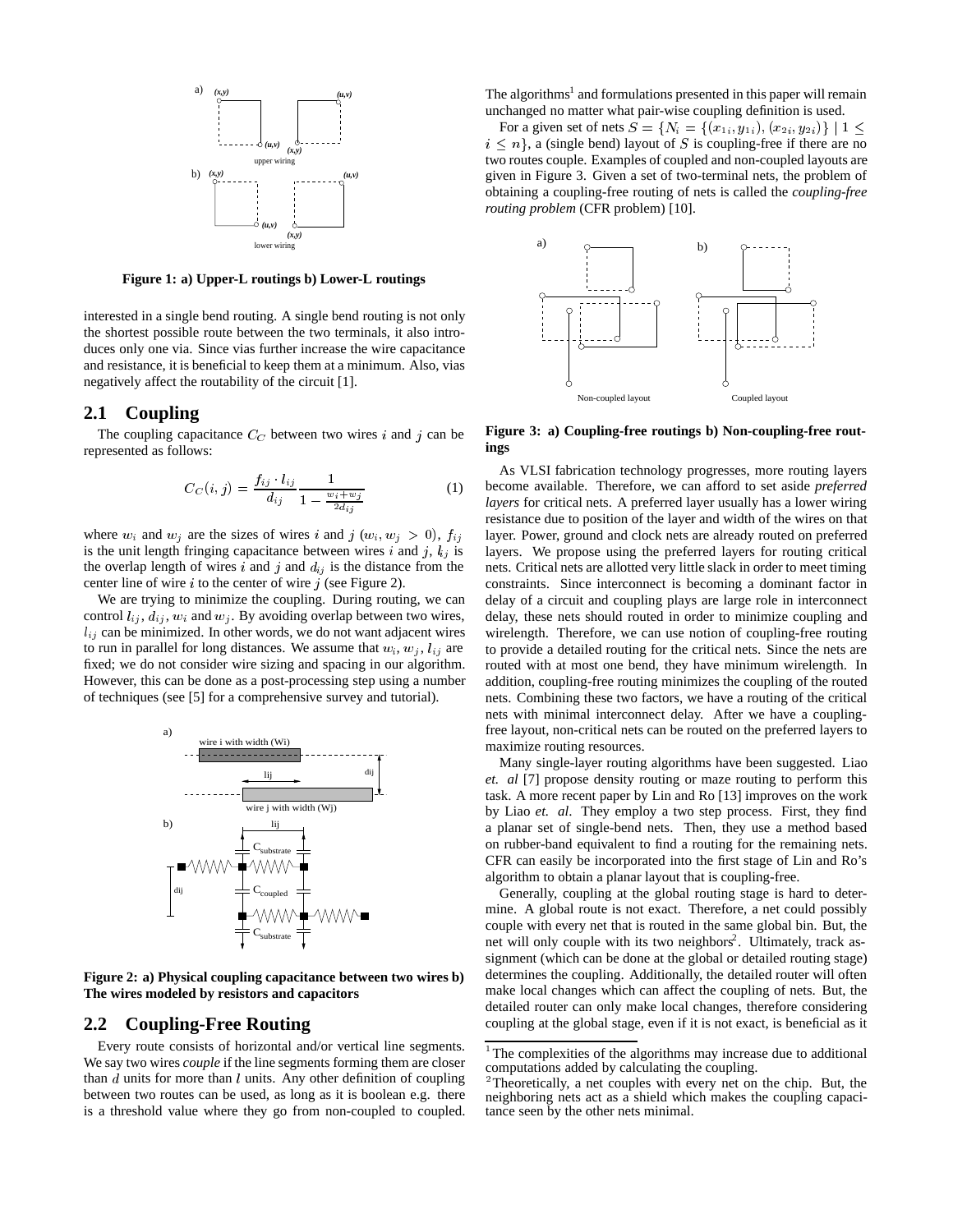can provide a way to make large scale changes to a layout that otherwise can not be done at the detailed level. If we have coupling-free layout at the global stage, then the layout will remain coupling-free at the detailed stage. Therefore, we can use CFR at the global routing stage to minimize coupling for the detailed router.

# **3. THE COUPLING-FREE ROUTING DECI-SION PROBLEM**

Throughout the rest of the paper, we state theorem, lemmas, etc. without proof due to space limitation. These proofs are found in the technical report.

**The Coupling-Free Routing Decision Problem (CFRDP)**: Given a set of two-terminal nets  $S$ , is there a single-bend routing for every net in S such that no two routings couple?

We solve the coupling-free routing decision problem by transforming it into an instance of the 2-satisfiability (2SAT) problem.

**The 2-satisfiability problem**: Given a set  $U$  of variables, a collection C of clauses such that each clause  $c \in C$  has  $|c| = 2$ . Is there a satisfying truth assignment for U?

The 2SAT problem can be solved in  $O(|U|)$  time [11].

In order to transform an instance of CFR decision problem to 2SAT, we assign a boolean variable to each net. Without loss of generality, we say if net A has an upper-L route if its variable is true  $(x_A)$  and a lower-L route if its variable is false  $(\overline{x_A})$ . A routing of a net may *force* a routing of another net. For example, assume net A is routed in an upper-L. If the upper-L routing of  $A (x_A)$  couples with the lower-L routing of B  $(\overline{x_B})$ , then net B must be routed as an upper-L to avoid coupling. Hence  $x_A$  forces  $x_B$ . With respect to two nets A and B, there are 10 possible forcing interactions between these nets. Examples of all of the 10 cases are shown in Figure 4.



**Figure 4: Examples of the 10 interactions for the coupling-free routing problem. The solid points and lines correspond to net A. The dotted lines and circles correspond to the the bounding box and terminals of net B, respectively.**

The algorithm proceeds as follows:

**Stage 1**: Consider the  $\frac{n(n-1)}{2}$  interactions (where  $n = |S| =$  num-<br>Defin ber of nets) between the nets. If two nets can not be couple-free routed (corresponding to interaction 2), the algorithm terminates and returns FALSE. For each pair of nets, i and j, we determine the interaction between  $N_i$  and  $N_j$ . Using this information, we can determine which wires are forced.

**Stage 2**: The constraint information must be encoded into boolean expression with these properties:

- 1. It is in conjunctive normal form (CNF)
- 2. It contains at most two literals per clause

3. It is satisfiable if and only if the corresponding wire set can be laid out (without coupling) in a single bend fashion

Each of the 10 interactions can be encapsulated as a binary relation.

- 1. A and B are independent. No encoding
- 2. A and B can not be couple-free routed. No encoding, the algorithm will terminate and return FALSE if this case is found.
- 3. The lower-L routing for A forces the upper-L routing for B. Encoded as  $(x_A \vee x_b)$
- 4. The lower-L routing of A forces the lower-L routing of B. Encoded as  $(x_A \vee \overline{x_B})$
- 5. The upper-L routing of A forces the upper-L routing of B. Encoded as  $(\overline{x_A} \vee x_B)$
- 6. The upper-L routing of A forces the lower-L routing of B. Encoded as  $(\overline{x_A} \vee \overline{x_B})$

The last four cases were left out for brevity; they are combination of previous cases and are easily derived.

For each forced wire A, if the wire is forced to an upper-L route, this is encoded as  $x_A$ ; if the wire is forced to a lower-L route, this is encoded as  $\overline{x_A}$ .

Every net n is given a boolean variable. Therefore,  $|U| = |S|$ . The entire set of  $\frac{n(n-1)}{2}$  interaction relations are encoded as specified. <sup>2</sup> Each of these relations becomes a clause in the 2SAT instance.

The 2SAT instance is obtained by letting each net n be a boolean variable  $\in U$ . The set of clauses C are the encoded net interactions.

**Theorem** 3.1. *The coupling-free routing decision problem can be solved in*  $O(n^2)$  *time where*  $n = |S|$ 

# **4. IMPLICATION GRAPH**

In this section, we show how an instance of the CFR problem is transformable into an *implication graph*. Then, we define some properties associated with the implication graph. We can utilize the properties of the implication graph to solve the CFR problem.

### **4.1**  $2SAT \propto$  Implication Graph

First, we show how an instance of 2SAT is transformable into an implication graph. In Section 3, we show how to transform an instance of the CFR problem to an instance of 2SAT. Since CFR  $\propto$ 2SAT  $\propto$  implication graph, CFR  $\propto$  implication graph. The multistep transformation allows us to elegantly prove many properties associated with the implication graph. But, we will also show how to directly transform the CFR problem to an implication graph.

Let  $\Lambda = \Lambda_i(x_i \vee y_i)$  be an instance of 2SAT, where  $x_i, y_i$  are literals over  $a_1, ..., a_n \in A$ . We want to know when SAT(A) is true. Define a digraph  $G = (V,E)$  by letting V be the set of literals and  $(x,y) \in E$  if and only if  $\overline{x} \vee y$  is one of the clauses. Recall that  $\overline{x} \vee y$ is equivalent to  $x \Rightarrow y$  (implication). We can assume there is no clause of the form  $x \Rightarrow x$  since that is always true. Finally, note that  $x \Rightarrow y$  implies  $x \Rightarrow y$ .

**Theorem** 4.1. *If there is a cycle in G containing both x and*  $\overline{x}$ *for all*  $x \in V$ , *A is not SAT*.

We call the digraph G an implication graph since it models the implications between the literals.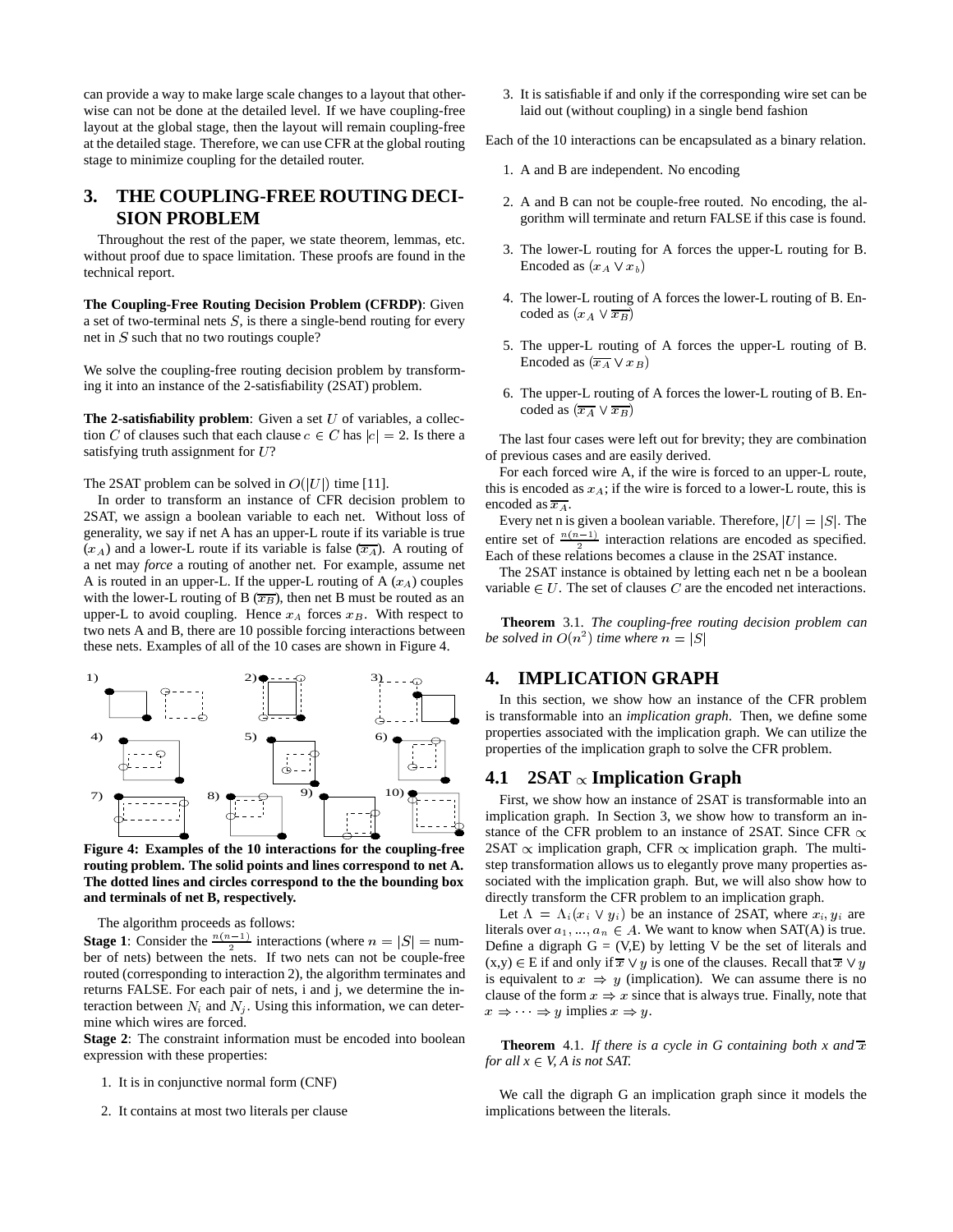#### **4.2 Coupling-Free Routing**  $\propto$  Implication Graph

Now we show how the CFR problem is directly transformable into an implication graph.

Given a set of nets  $N$ . The implication graph is a directed graph (digraph)  $G(V, E)$ . Let every vertex  $v \in V$  correspond an upper-L routing and lower-L routing of each net  $n \in R$ . Therefore,  $|V|$  =  $2 \times |N|$ . Then,  $(x, y) \in E$  if and only if x forces y or, equivalently,  $x \Rightarrow y$ . We call this an implication.

**Theorem** 4.2. If there is an implication  $x_A \Rightarrow x_B$ , there is con*trapositive implication*  $\overline{x_B} \Rightarrow \overline{x_A}$ .

**Theorem** 4.3. *Given a set of nets* <sup>N</sup>*, the construction of the corresponding implication graph takes running time*  $O(|N|^2)$ .

**Lemma** 4.1. *Consider a set of nets N and its corresponding implication graph G. If there is a cycle in G containing*  $x_i$  *and*  $\overline{x_i}$  *where*  $i \in N$ , then the nets N are not couple-free routable.

**Lemma** 4.2. *Given a set of nets N, there is an*  $O(|V||E|)$  *algorithm to determine if these nets are coupling-free routable.*

For each implication case, up to two clauses are added to 2SAT in the transformation. These clauses correspond directly to edges in the implication digraph. Figure 5 shows a simple example for three nets. Focusing on nets A and B, we see that an upper-L routing of net A forces a lower-L routing for net B (corresponding to case 6). Therefore, we add the clause  $(\overline{x_A} \vee \overline{x_B})$  to the 2SAT instance. In the implication graph, we add an edge from vertex  $x_A$  to vertex  $\overline{x_B}$ . Notice that an upper-L routing of net B forces a lower-L routing of net A. This corresponds to  $x_B \Rightarrow \overline{x_A}$  which is the contrapositive of the previous statement. The other cases are similar. Notice that there are no cycles in the implication graph in Figure 5 (c). This means that these three nets can be coupling-free routed.



**Figure 5: a) The layout of nets A, B and C. b) The implications** of the nets. c) The implication graph.  $x_i$  indicates an upper-L **routing of net i. The implication graph does not have any cycles** containing  $x_i$  and  $\overline{x_i}$ ,  $i \in A, B, C$ , therefore the nets are coupling**free routable.**

#### **4.3 Properties**

Assume that we have implication graph  $G(V, E)$  which is constructed from an instance of a CFR problem containing the set of nets N. We define the routing corresponding to vertex v as  $route(v)$ . Let  $u, v \in V$  be two unique vertices. If there is a directed edge  $(u, v)$ , then the route $(u)$  forces route $(v)$ . This is a direct consequence of the way that the implication graph is constructed.

In an implication graph, the outdegree of  $v$  corresponds to the number of routings that route(v) forces. We call this a *direct forcing*.

A routing may force a net even if it isn't a direct forcing. Referring to Figure 5, the upper-L routing of net  $C$  directly forces an upper-L routing of  $B$ . The upper-L route of  $B$  forces a lower-L route of  $A$ . So, if we choose to route the net  $C$  in an upper-L manner, then nets B and A must be laid out as upper-L and lower-L, respectively. Route upper-L of C forces two routes even though it only directly forces upper-L of B. We say that upper-L of C indirectly forces lower-L of A.

Given an implication graph  $G(V, E)$  and vertices  $u, v \in V$ . A v *indirectly forces* u if there is a path from u to v. The number of total forcings (direct and indirect) of  $v$  is calculated by determining number of vertices that are connected to  $v$ . A slightly modified depth-first search algorithm gives the number of forces in  $O(|V| + |E|)$ .

# **5. MAXIMUM COUPLING-FREE LAYOUT**

**The Maximum Coupling-Free Layout Problem (MAX-CFL)**: Given a set of two-terminal nets S and a positive integer  $K \leq |S|$ . Is there a single-bend routing for at least  $K$  nets in  $S$  such that no two routings couple?

**Theorem** 5.1. *The Maximum Coupling-Free Layout Problem for planar layouts is NP-Complete.*

MAX-CFL can be extended to consider criticality. The criticality of a net can be defined in numerous ways. Most often, a nets criticality is determined by the amount of timing slack that is available to that net. Also, the length of a net can be used. If we consider criticality, MAX-CFL tries to route a subset of nets with maximum criticality. A subset with maximum criticality will not always be the subset of maximum size.

Additional routing restrictions to the MAX-CFL problem are often needed. For example, we can use MAX-CFL to find a subset of planar nets. In this case, we must slightly modify the algorithms to consider intersection between the nets. Another common routing problem allows two layers to route the nets  $-$  one for vertical segments, one for horizontal segments. In this case, we must consider overlap between the nets. The algorithms that we present next assume that there are no restrictions. With the proper simple modifications, they can consider such restrictions.

Now, we look at a new heuristic to solve the MAX-CFL problem.

#### **5.1 Implication Algorithm**

We showed how to generate an implication graph from an instance of the coupling-free routing problem in Section 4. Now, we use some of the properties of the implication graph to create a heuristic to solve the MAX-CFL problem.

First, the algorithm determines the number of direct and indirect forcings of each route. Then, it sorts the routes according a function of direct forcing and indirect forcings. Finally, it tries to route the nets based on this ordering.

**Theorem** 5.2. *The running time of the implication algorithm is*  $O(|N|^3)$ .

#### **5.2 Previous Algorithms**

In this sub-section, we briefly summarize two algorithms for the MAX-CFL presented in [10], the greedy algorithm and the forcing algorithm.

The greedy algorithm chooses the most critical net and, if possible, routes the net in an upper-L or lower-L fashion. If both the upper-L and lower-L routings couple with net that has already been laid out, the current net is not laid out and the most critical remaining net is considered. The algorithm iterates until all nets have been considered.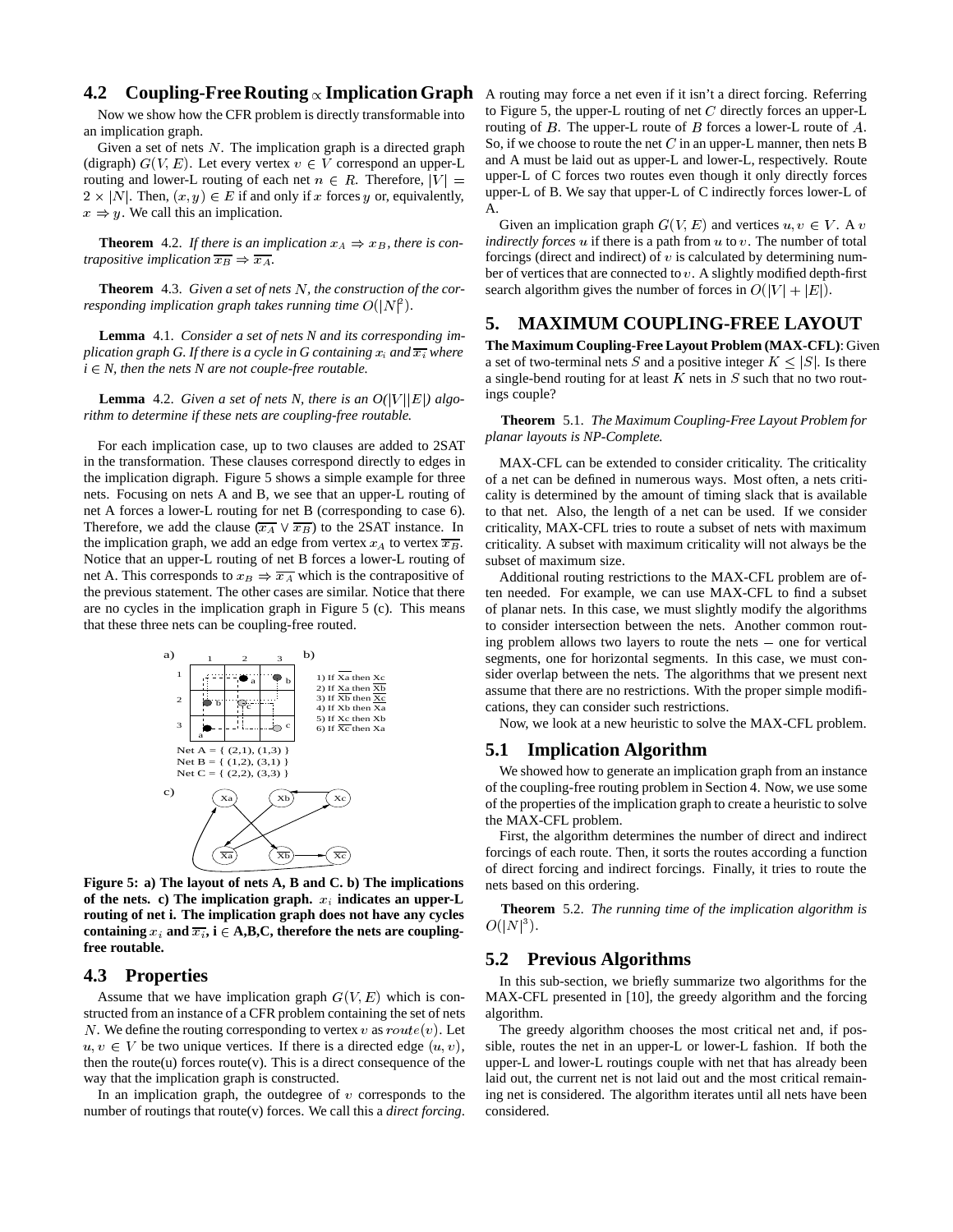ALGORITHM 1. *Maximum Coupling-Free Layout Routing Implication Heuristic*

| Given a set of nets $N$                                                       | implication alg    |
|-------------------------------------------------------------------------------|--------------------|
| Create an implication graph $G(V, E)$                                         | cality of the ne   |
| $R \leftarrow \emptyset$                                                      | at the logic syn   |
| <b>for</b> each vertex $v \in V$                                              | available on a     |
| <b>do</b> r.net $\leftarrow$ route(v)                                         | timing informa     |
| r.num forcing $\leftarrow$ Forcings(route(v))                                 | ity. It has been   |
| $R \leftarrow R \cup r$                                                       |                    |
| Sort R by function(direct_forcings, indirect_forcing) (smallest $\rightarrow$ | at the rate of $C$ |
| <i>largest</i> )                                                              | sizing and line    |
| <b>for</b> each routing $r \in R$                                             | iments using li    |
| <b>do if</b> rnet is unrouted and $r$ is routable                             | The criticality    |
| <b>then</b> route r                                                           | other function     |

The forcing algorithm tries to eliminate the the bad decisions made by greedy algorithm. It starts by determining the forcing interactions between every pair of nets. Then, it finds any nets that have a truly independent routing (either upper-L or lower-L) and routes them in the appropriate manner. An independent routing is equivalent to a route that forces no other nets. If a net only forces other nets when it is routed in a lower-L (upper-L) will be routed in an upper-L (lower-L). The remaining nets are routed according to the number of nets that they force. The net that forces the least amount of other nets is routed first, as long it does not couple with any net that is already routed. This process continues until all of the nets have been considered. The forcing algorithm is a special case of the implication algorithm.

#### **5.3 Evaluation**

To perform our experiments, we used five MCNC standard-cell benchmark circuits [6] and five benchmarks from the ISPD98 suite [2]. The characteristics of the circuits are shown in Table 1. The MCNC circuits were placed into using the Dragon global and detailed placement engine [8]. The ISPD98 benchmarks are slightly modified [8] so that they could be placed by the Timberwolf placement engine. The experiments use a gridded environment simply because we have already implements a gridded router. The techniques and algorithms presented are not specific to a gridded environment. We set the coupling thresholds values at  $d = 1$  and  $l = 10$  i.e. two routes couple if they are closer than 1 grid space for more than 10 grid spaces.

| File                     | Num Cells | Num Nets | Num Pins | Grid Size |  |  |  |
|--------------------------|-----------|----------|----------|-----------|--|--|--|
| <b>MCNC</b> benchmarks   |           |          |          |           |  |  |  |
| prim1                    | 833       | 1156     | 3303     | 16x16     |  |  |  |
| prim2                    | 3014      | 3671     | 12014    | 32x32     |  |  |  |
| avqs                     | 21584     | 30038    | 84081    | 80x80     |  |  |  |
| biomed                   | 6417      | 7052     | 22253    | 40x40     |  |  |  |
| struct                   | 1888      | 1920     | 5407     | 20x16     |  |  |  |
| <b>ISPD98</b> benchmarks |           |          |          |           |  |  |  |
| ibm <sub>01</sub>        | 12036     | 13056    | 45815    | 64x64     |  |  |  |
| ibm05                    | 28146     | 29647    | 127509   | 64x64     |  |  |  |
| ibm10                    | 68685     | 75940    | 298311   | 64x64     |  |  |  |
| ibm15                    | 161187    | 186991   | 716206   | 128x128   |  |  |  |
| ibm18                    | 210341    | 202192   | 819969   | 128x128   |  |  |  |

**Table 1: Benchmark circuit information**

Our experiments focus on reducing the added delay caused by coupling. Long nets (in terms of wirelength) have the greatest opportunity for coupling and have the largest amount of interconnect delay. Therefore, we look at the longest nets from each of these circuits. We assume that these nets will be placed on a two preferred

layers – one for horizontal routings and one for vertical routings.

We compare the greedy algorithm, the forcing algorithm and the implication algorithm in terms of number of nets routed and criticality of the nets that are routed. Net criticality is normally defined at the logic synthesis stage and is a function of the amount of slack available on a net. Unfortunately, the benchmarks do not include timing information. Hence, we need another measure of criticality. It has been shown that the delay for a wire of length l increases at the rate of  $O(l^2)$  without wiresizing,  $O(l\sqrt{l})$  with optimal wiresizing and linearly with proper buffer insertion [4]. We did experiments using linear (*l*), l-root-l ( $l\sqrt{l}$ ), and quadratic ( $l^2$ ) functions. The criticality function can easily be changed to incorporate some other function.

The implication algorithm is on par with the forcing algorithm in terms of percentage of nets routed. Table 2 shows the average percentage of routes placed by the three heuristics. The number is averaged over all the benchmarks. For this experiment, we used the linear function *indirect\_forcing* + 5  $\times$  *direct\_forcing* for the implication algorithm. Over all the experiments that we ran, the direct forcing and implication algorithm route, on average, 3.38% more nets than the greedy algorithm.

If we only look at the criticality of the nets routed, we see that the greedy algorithm is better than the direct forcing and implication algorithms. For a linear criticality function, the greedy algorithm was approximately a factor of 1.2 times better than the direct forcing algorithm. Using the same function, the greedy algorithm was approximately 1.1 times better than the implication algorithm. If we use the quadratic function, the greedy function outperforms the direct forcing and implication heuristics by a factor of 2.54 and 1.8, respectively (when we consider the 250 most critical nets). This should be of little surprise, however, since the direct forcing and implication algorithm do not use the idea of criticality to find a routing of the nets.

In these benchmarks, we found that a majority of the nets have some sort of forcing interaction (direct or indirect) with every other net. That is, there is very little deviation in the total number of forcings over all of the nets. Therefore, implication function of (direct forcing + indirect forcings) is essentially random in these cases.

We varied the function in the implication algorithm. From this point forward, the notation "implication( $\alpha$ )" denotes that the implication algorithm used the function indirect forcing +  $\alpha$  direct forcing. We focused the investigation on linear functions. If  $\alpha > 1$ , the algorithm focuses on laying out nets with minimum number of direct forcing and the number of indirect forcings acts as secondary value. If  $0 \leq \alpha < 1$ , the algorithm emphasizes the number of indirect forcings; the direct forcings are secondary in this case.

| Algorithm                  | l crit       | $1\sqrt{l}$ crit | $\overline{l^2}$ crit | % routed |
|----------------------------|--------------|------------------|-----------------------|----------|
| greedy                     | <b>1.186</b> | 1.478            | 1.898                 | 30.28%   |
| direct                     | 1.000        | 1.000            | 1.000                 | 35.30%   |
| $\overline{\text{imp}}(1)$ | 1.062        | 1.169            | 1.296                 | 31.79%   |
| imp(2)                     | 1.078        | 1.116            | 1.156                 | 35.45%   |
| imp(5)                     | 1.078        | 1.116            | 1.156                 | 35.45%   |
| imp(10)                    | 1.078        | 1.116            | 1.156                 | 35.45%   |
| imp(.5)                    | 1.078        | 1.116            | 1.156                 | 35.45%   |
| $imp(\infty)$              | 1.000        | 1.000            | 1.000                 | 31.79%   |

**Table 2: Pecentage routed nets and criticality algorithms relative to the direct forcing algorithm. The fraction is**  $\frac{algorithm}{directiong}$ **. Averaged over all experiments.**

The results show that with the implication algorithm the criticality of the routed nets can be increased without affecting the number of nets which are routed. Admittedly, this has no apparent connection